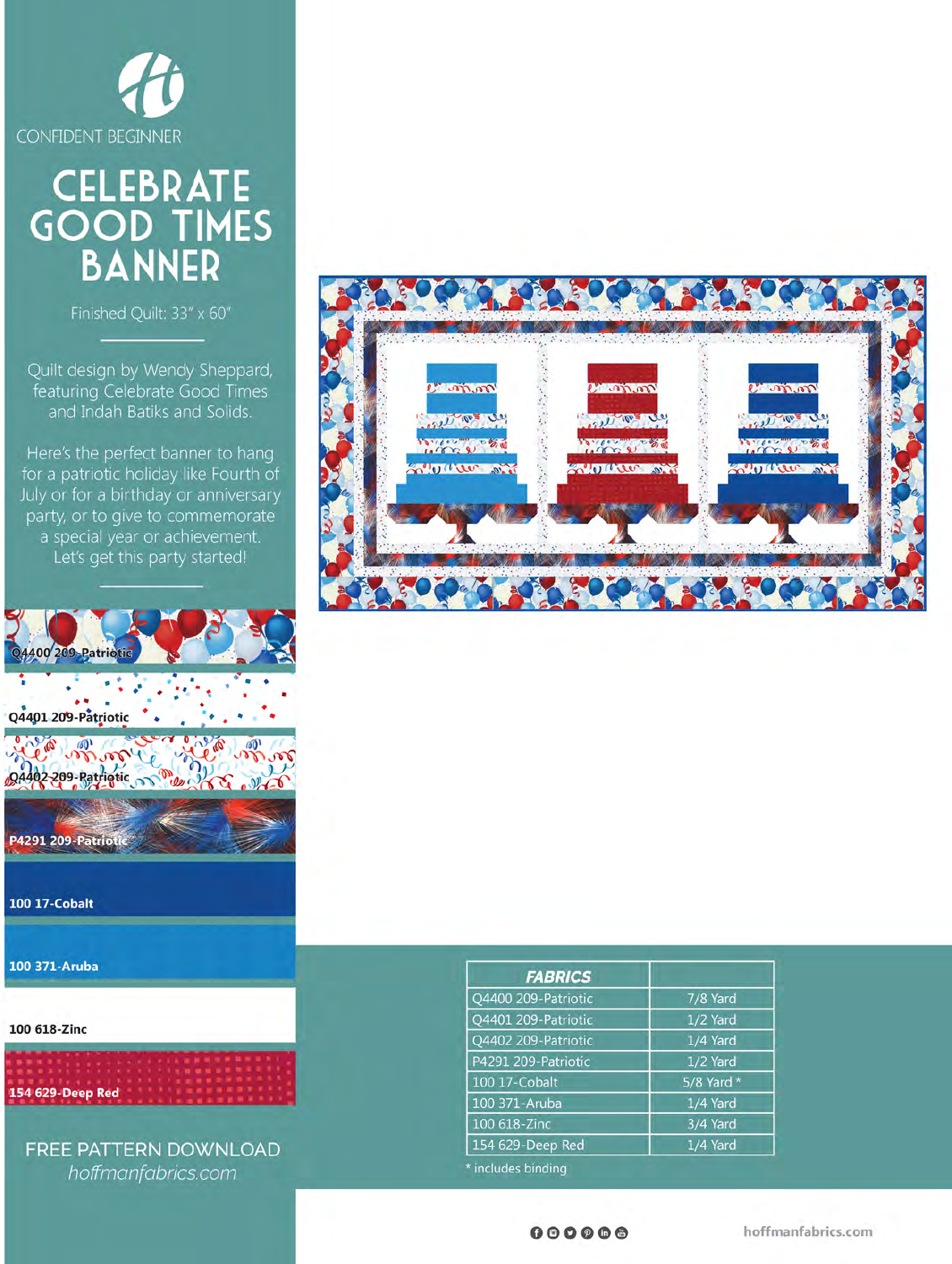# **Celebrate Good Times Banner Quilt (Patriotic)**

FInished Quilt Size: 60" x 33" Finished Block Size: 15" x 20"

### **Cutting Directions**

From white solid, cut for cake blocks:

(1) 1 1/2" x WOF. Sub-cut (18) 1 1/2" x 1 1/2" squares. (4) 2 1/2" x WOF. Sub-cut (3) 2 1/2" x 15 1/2", (6) 1 1/2" x 2 1/2" and (6) 2 1/2" x 7 1/2" rectangles. (2) 3 1/2" x WOF. Sub-cut (6) 2 1/2" x 3 1/2" and (6) 3 1/2" x 4 1/2" rectangles. (1) 4 1/2" x WOF. Sub-cut (6) 4 1/2" x 5 1/2" rectangles.

From tonal aruba, tonal deep red and tonal cobalt, cut for cake blocks: (1)  $1\frac{1}{2}$ " x WOF. Sub-cut (1)  $1\frac{1}{2}$ " x  $9\frac{1}{2}$ " and (2)  $1\frac{1}{2}$ " x  $11\frac{1}{2}$ " rectangles. (2) 2 1/2" x WOF. Sub-cut (2) 2 1/2" x 7 1/2" and (1) 2 1/2" x 13 1/2" rectangles.

From the remaining cobalt, cut (5) 2 1/2" strips, for binding. Piece to make one long continuous strip.

From patriotic confetti, cut for sashing pieces: (1) 1 1/2" x WOF. Sub-cut (2) 1 1/2" x 20 1/2" rectangles. For the inner border #1: (4)  $1 \frac{1}{2}$ " x WOF. Piece strips and sub-cut (2)  $1 \frac{1}{2}$ " x 20  $\frac{1}{2}$ " and (2)  $1 \frac{1}{2}$ " x 49  $\frac{1}{2}$ " strips. For the inner border #3: (4)  $1 \frac{1}{2}$  x WOF. Piece strips and sub-cut (2)  $1 \frac{1}{2}$  x 25" and (2)  $1 \frac{1}{2}$ " x 54" strips.

From fireworks, cut for the cake blocks: (1)  $1 \frac{1}{2}$ " x WOF. Sub-cut (6)  $1 \frac{1}{2}$ " x  $1 \frac{1}{2}$ " squares and (3)  $1 \frac{1}{2}$ " x  $2 \frac{1}{2}$ " rectangles. (2) 2 1/2" x WOF. Sub-cut (9) 2 1/2" x 5 1/2" rectangles. For the inner border #2: (4) 1 3/4" x WOF. Piece strips and sub-cut (2) 1 3/4" x 22 1/2" and (2) 1 3/4" x 52" strips.

From patriotic ribbon, cut for the cake blocks: (2)  $1\frac{1}{2}$ " x WOF. Sub-cut (3)  $1\frac{1}{2}$ " x  $7\frac{1}{2}$ " and (3)  $1\frac{1}{2}$ " x  $11\frac{1}{2}$ " rectangles. (2) 2" x WOF. Sub-cut (6) 2" x 9 1/2" rectangles.

From patriotic balloon, cut for the outer border:

Cut (2) 3 3/4" LOF, length of fabric. Sub-cut to 3 3/4" x 27". These will go on the sides of the banner. From the remaining balloon fabric, cut (4) 3 3/4" WOF strips and piece to make (2) 3 3/4" x 60 1/2" strips.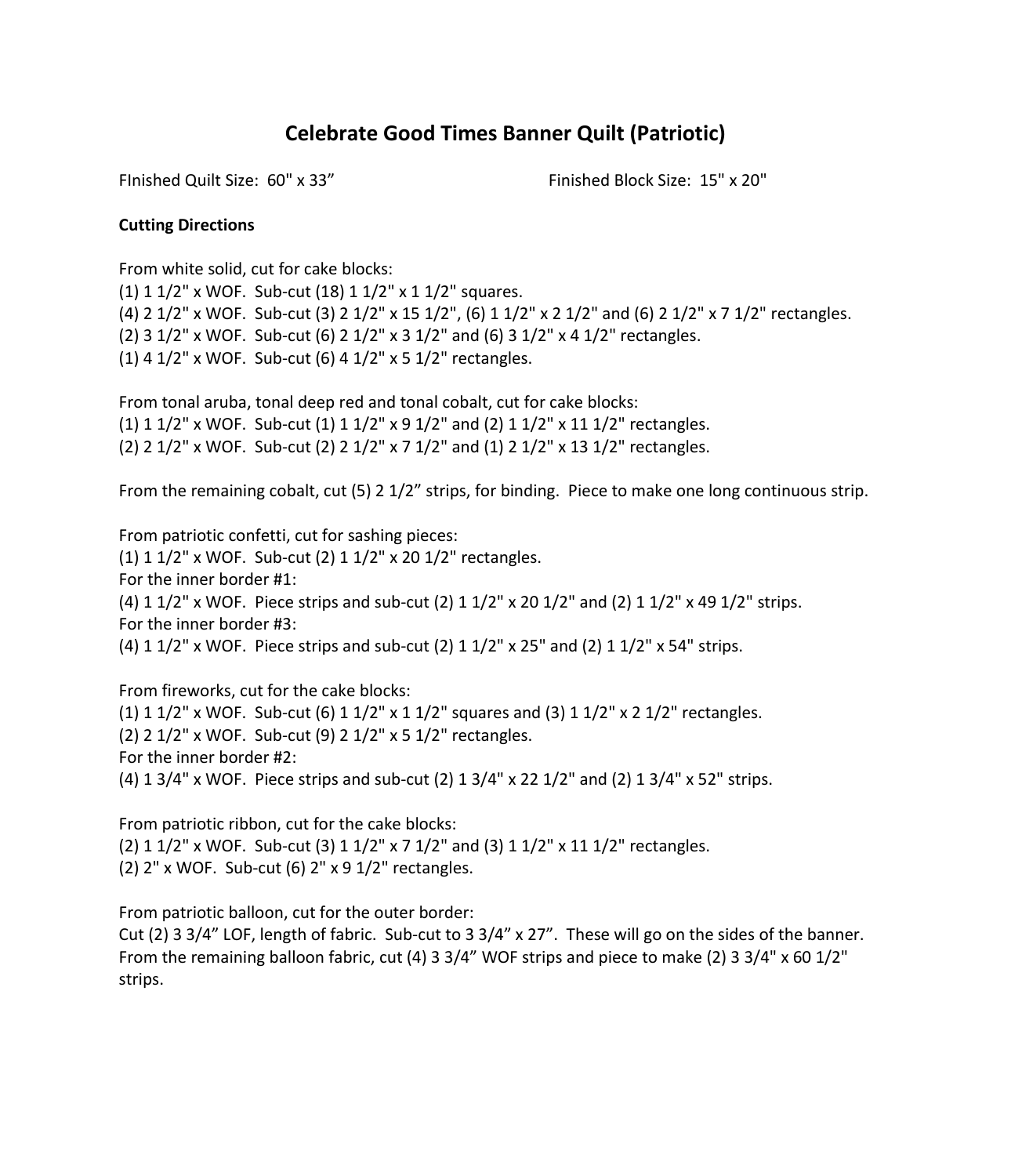## **Constructing Cake Blocks**

Note: Cake blocks are constructed by sewing together rows.

1. Row 1: (1) 2 1/2" x 15 1/2" white solid rectangle.

2. Row 2: Sew (2) 2  $1/2$ " x 7  $1/2$ " tonal rectangles on the opposite long sides of (1) 1  $1/2$ " x 7  $1/2$ " patriotic ribbon rectangle. Add (2) 5 1/2" x 4 1/2" white solid rectangles to the opposite short sides of sewn unit.



3. Row 3: Sew (2) 2" x 9 1/2" patriotic ribbon rectangles on the opposite long sides of (1) 1 1/2" x 9 1/2" tonal rectangle. Add (2) 3 1/2" x 4 1/2" white solid rectangles to the opposite short sides of sewn unit.



4. Row 4: Sew (2)  $1 \frac{1}{2}$ " x 11  $\frac{1}{2}$ " tonal rectangles on the opposite long sides of (1)  $1 \frac{1}{2}$ " x 11  $\frac{1}{2}$ " patriotic ribbon rectangle. Add (2) 2 1/2" x 3 1/2" white solid rectangles to the opposite short sides of sewn unit.



5. Row 5. Sew (2) 1 1/2" x 2 1/2" white solid rectangles to the opposite short sides of (1) 2 1/2" x 13 1/2" tonal rectangle.



6. Row 6. Draw a diagonal line on the wrong side of  $(1)$  1  $1/2$ " x 1  $1/2$ " white solid square. Place square, right sides together, at a corner of  $(1)$  2  $1/2$ " x 5  $1/2$ " fireworks rectangle. Sew on drawn line. Trim 1/4" away from sewn line. Open and press to reveal white solid corner triangle. Repeat with another 1 1/2" x 1 1/2" white solid square at a corner along the same long side of the same fireworks rectangle to complete (1) sewn unit. Repeat to make (3) sewn units, and sew units together to complete Row 6.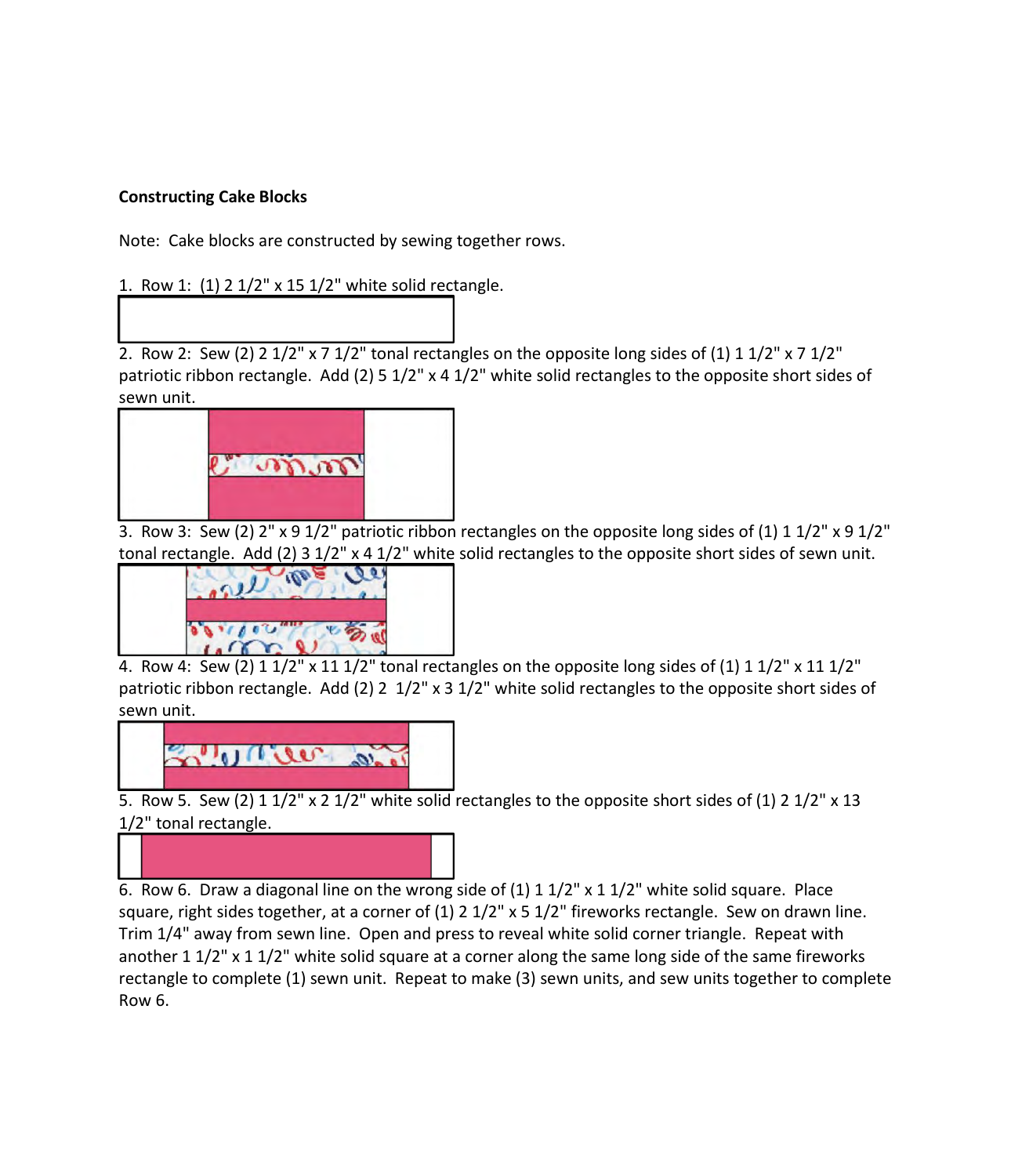

7. Row 7. Draw a diagonal line on the wrong side of  $(1)$  1  $1/2$ " x 1  $1/2$ " fireworks square. Place square, right sides together, at a corner of (1) 2 1/2" x 7 1/2" white solid rectangle. Sew on drawn line. Trim 1/4" away from sewn line. Open and press to reveal fireworks corner triangle.



Repeat to make a mirror image. Sew units to the opposite long sides of  $(1)$  1 1/2" x 2 1/2" fireworks rectangle.



8. Sew rows together to complete 1 cake block. Make a total number of blocks in the following colorways:

1 block: aruba, deep red, cobalt

## **Runner Center Assembly**

1. Pieced Rows. Sew together (3) cake blocks and (2) 2" x 20 1/2" patriotic confetti rectangles to complete runner center.